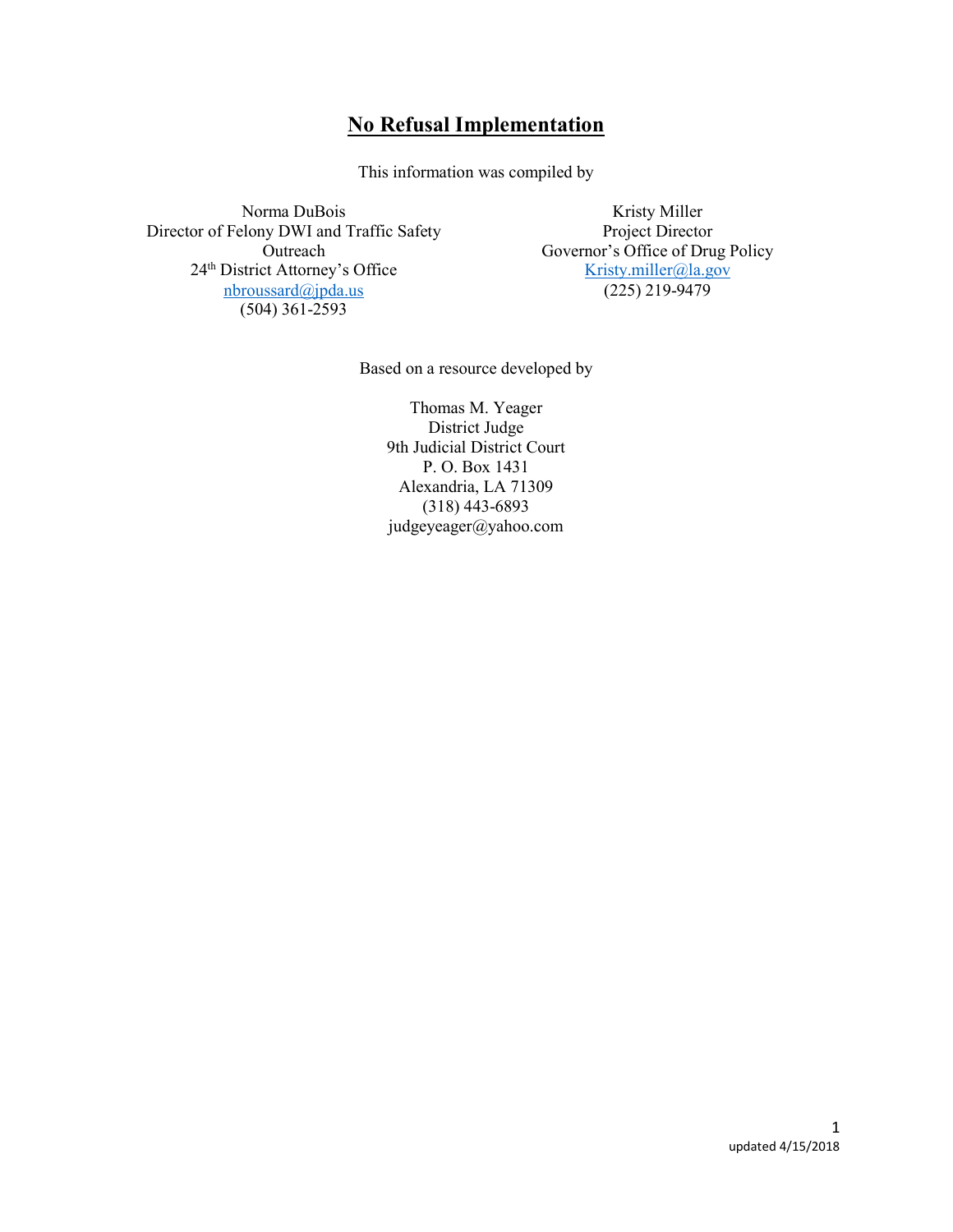# State of the Impaired Driving Problem

Here are some of Louisiana's latest statistics to consider. Louisiana ranks 25th in the U.S. in population. However, 41% of Louisiana's traffic fatality reports list alcohol as a contributing factor. That puts Louisiana ranking 7th in the nation in alcohol-related traffic fatalities. Partly due to our high traffic fatality rates, Louisiana ranks 4th in the nation for car insurance costs with an average premium of \$1,750. Finally, Louisiana consistently ranks in the top 15 states with the highest rates of refusal to submit to a chemical test when arrested for a DWI.

This public safety problem has been recognized by the Courts, including the U.S. Supreme Court, which stated in South Dakota v. Neville, 103 S.Ct. 916 (1983): "The situation underlying this case-that of the drunk driver-occurs with tragic frequency on our nation's highways. The carnage caused by drunk drivers is well documented and needs no detailed recitation here. This Court, although not having the daily contact with the problem that the state courts have, has repeatedly lamented the tragedy."

See Breithaupt v. Abram, 352 U.S. 432, 439, 77 S.Ct. 408, 412, 1 L.Ed. 2D 448 (1957): "The increasing slaughter on our highways, most of which should be avoidable, now reaches the astounding figures only heard of on the battlefield" *Tate v. Short*, 401 U.S. 395, 401, 91 S.Ct. 668, 672, 28 L. Ed.2d 1630 (1971) (BLACKMUN, J., concurring) (deploring "traffic irresponsibility and the frightful carnage it spews upon our highways"); Perez v. Campbell, 402 U.S. 637, 657 and 672, 91 S.Ct. 1704, 1715 and 1722, 29 L.Ed.2d 233 (1971) (BLACKMUN, J., concurring) ("The slaughter on the highways of this nation exceeds the death toll of all our wars"); Mackey v. Montrym, 443 U.S. 1, 17-18, 99 S.Ct. 2612, 2620- 2621, 61 L.Ed.2d 321 (1979) (recognizing the "compelling interest in highway safety").

#### Defining Implied Consent

Many people think the only solution for addressing a DWI suspect who refuses to provide a breath sample is to suspend their license and fine them under implied consent. But that's true. First, let's have a short lesson on implied consent. And, then we'll discuss how officers can deal with a breath test refusal.

Implied consent is defined as permission which is not explicitly granted by a person.

Implied consent is relevant to impaired driving because every motorist agrees to a test of his breath to determine its alcoholic content when an officer has probable cause to presume he is operating a vehicle under the influence. In return, the State allows a motorist to exercise the privilege of driving.

Under Louisiana law (La. R.S.  $32:661(A)(1)$ ), a person with or without a driver's license who operates a vehicle on a public highway implies consent to being tested for intoxication. The term "operating" is more broad than driving because the vehicle does not have to be in motion to operate it.

Further, when a person applies for a driver's license, his signature on the application designates certain things; one of which is providing his or her express consent to be breath tested to determine if he is under the influence while operating a vehicle on public highways.

Although every driver is deemed to give consent to a chemical test, the legislature allows the driver to refuse to submit (under La. R.S. 32:666) – meaning he/she actually withdraws implied consent – but only after being advised of the penalties for withdrawing consent.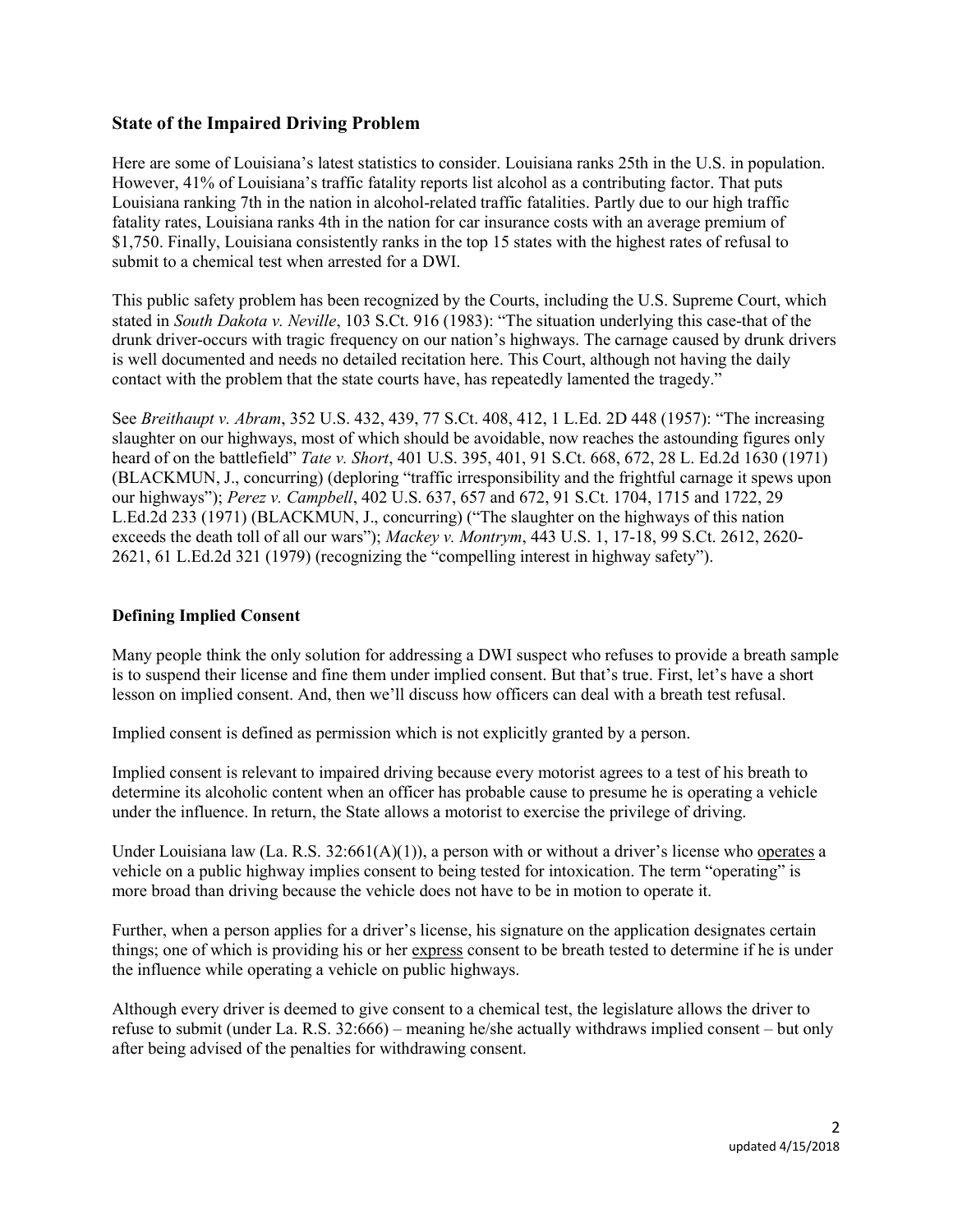So, the implied consent law does NOT provide an impaired driver any "right to refuse" the gathering of evidence of a crime, such as alcohol or drugs. Rather, the implied consent law does the opposite – it implies a suspect's consent to a search in certain cases. See State of Louisiana v. Green, 47, 176 (La. App. 2 Cir. 2/9/12), 91 So.3d 315

Why do suspects refuse testing? Many DWI suspects refuse to submit to a breath test in the hopes that they will receive a minor administrative penalty. They want to avoid the criminal sanctions associated with a DWI conviction. This is why we want law enforcement to look to No Refusal to combat DWIs and breath test refusals.

Quote from Norma DuBois: Implied consent was created as a tool for law enforcement to help you gather the evidence. How many of you knew that? Most people have turned it around and think it's a right of a driver to refuse, but it's not. Remember when I told you about the U.S. Constitution, the fourth amendment, that you are able to…with a search warrant…search. And when we're talking about taking blood from somebody, that is a search. You are invading their body and that is a search under the  $4<sup>th</sup>$ amendment. And Alcazar is a state case that talks about the fact that is a search of someone's body. So the  $4<sup>th</sup>$  amendment applies. So the only way you can do a warrantless search, is if you have some sort of exception – exigent circumstances. Such as the evidence is about to be destroyed. And, remember I talked about consent. There are many more of them. But consent is one of them. And, that's what implied consent was. It was an exception to the warrant requirement by providing law enforcement the tool that if the person got pulled over, they impliedly consented to having their blood, breath, or urine tested.

# Lawful Search and Seizure Related to DWI Arrests

So now that we're clear on implied consent, let's discuss the lawfulness of search and seizure. Search and seizure is relevant in impairing driving cases for these reasons: after a DWI arrest has occurred and the defendant refused the breath test or a defendant submits to a breath test and blows under the legal limit, but the officer suspects drug impairment.

The Fourth Amendment to the U.S. Constitution provides for the right of the people to be secure in their persons, houses, papers, and effects against unreasonable searches and seizures. Further, it says that no warrants shall be issued for search and seizure except with probable cause. A warrantless search is considered reasonable only if it falls within one of the exceptions to the warrant requirement. For impaired driving cases, the relevant exceptions are exigency, consent, and search incident to arrest.

Under a U.S. Supreme Court ruling made in Birchfield v. North Dakota 136 S. Ct. 2160, 195 L.Ed. 2d 560 (2016), it was determined that an officer is permitted to conduct a breath tests on an intoxicated driver without a warrant because breath tests quote "do not implicate significant privacy concerns" end quote.

The ruling went on to state that quote "blood tests are significantly more intrusive than breath tests, and their reasonableness must be judged in light of the availability of the less invasive alternative breath test. In cases where blood tests might be preferable, nothing prevents the police from seeking a warrant or from relying on the exigent circumstances exception if it applies." End quote.

Translation? An officer shall obtain a blood test to determine impairment, but must obtain a search warrant first, unless one of the warrant exceptions is present.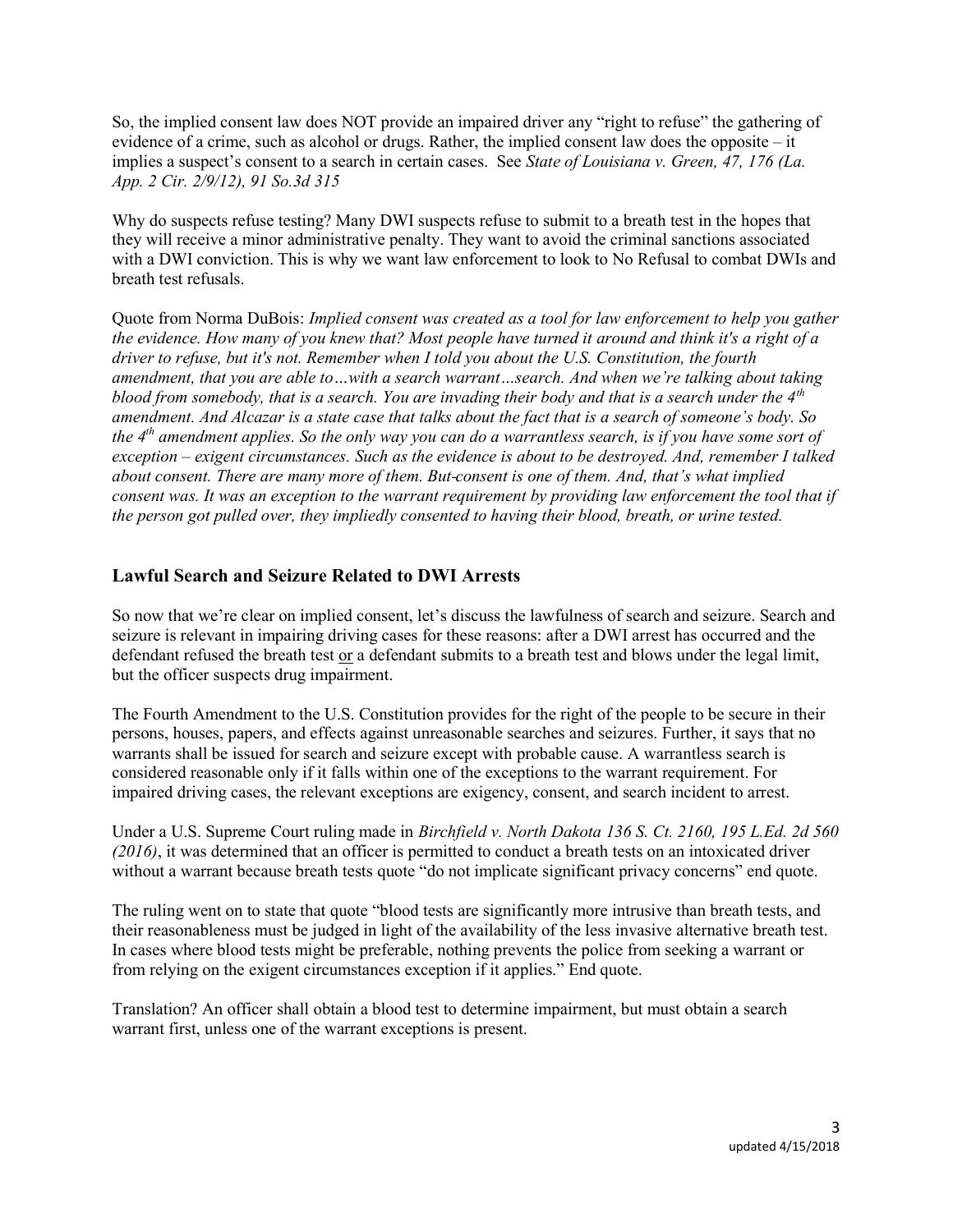Likewise, Article 1, Section 5 of the Louisiana Constitution allows for search and seizure. It was upheld by the case State v. Alcazar, 784 So.2d 1276 (La. 2001) in which the choice of a person under arrest for operating a vehicle while intoxicated to refuse to submit to a chemical test is not a constitutionally protected right. A later case, State v. Clark, 851 So.2d 1055 (La. 2003) further confirmed that "a court ordered blood test…designed to gather evidence against a person…constitutes a search and seizure under the Fourth Amendment. Therefore, to survive constitutional scrutiny, a blood test must be conducted pursuant to a warrant based on probable cause absent a recognized exception."

## Due Process, Self-Incrimination, and Right to Counsel

Additionally, various court cases have interpreted the U.S. and Louisiana Constitutions to affirm that taking blood to determine impairment of an arrestee who has refused a breath test…

does not violate the defendant's right to due process,

- USCA  $14^{th}$  Amendment; La Const. Art, 1, Sec. 2
- Schmerber v. State of California, 86 S. Ct. 1826 (1966)
- $\bullet$  Breithaupt v. Abram, 77 S. Ct. 408 (1957)
- State of Louisiana v. Peterson, 2003-1806 (La. App. 1 Cir. 12/31/03), 868 So.2d 786
- Price v. Department of Public Safety, 580 So.2d 503 (La. App.  $4^{th}$  Cir. 1991)

does not violate the defendant's right against self-incrimination, and

- $\bullet$  USCA 14<sup>th</sup> Amendment; La Const. Art, 1, Sec. 16
- Schmerber, supra
- State of South Dakota v. Neville, 103 S. Ct. 916 (1983)

does not violate the defendant's right to counsel during the actual blood draw.

- $\bullet$  USCA  $6<sup>th</sup>$  Amendment: La Const. Art, 1, Sec. 13
- Schmerber, supra.
- State v. Spence,  $418$  So.2d 583 (La. 1982)
- State v. Carter, 664 So.2d 367 (La. 1995)
- State v. Broussard, 517 So.2d 1000 (La. App. 3rd Cir. 1987)

It is important to note in *State of Louisiana v. Spence*, the court held that, while a defendant has a right to consult a lawyer, he does not have a right to wait to take a blood alcohol test until after he has consulted an attorney.

## Implementing No Refusal = Getting a Search Warrant Upon Refusal of Breath Test

No Refusal ensures that law enforcement have the support in place to conduct a chemical test on an impaired driving after he refuses the officer's initial request to blow in the intoxilyzer.

Let's take a look at a typical protocol for how No Refusal should be implemented.

Think about a DWI stop. What does that typically look like? An officer has reasonable and articulable suspicion that criminal activity is or has occurred so he conducts a traffic stop. During conversation, he determines impairment and makes an arrest.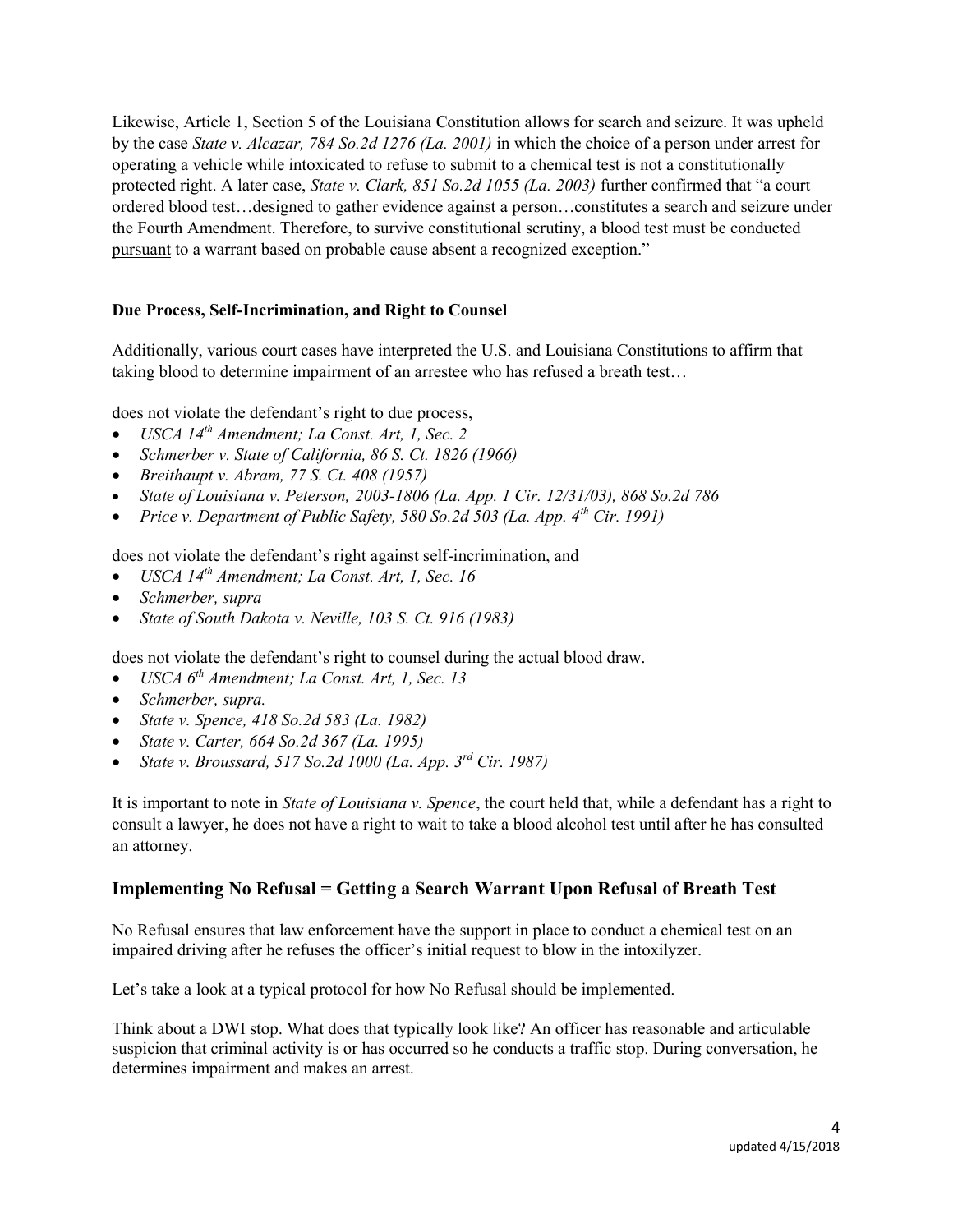Once the individual is in custody, the officer transports him to the office and informs him about his rights related to the chemical test under implied consent.

The arrestee refuses the test. It's at this point that the "No Refusal" initiative comes into play. There's no need to make a big fuss or production. There's not even a need to inform the arrestee of your next actions. Simply step away from him and follow your department protocol for obtaining a search warrant. Typically, that starts with completing an Affidavit and Search Warrant for a blood draw.

Now, depending upon your agency's protocol for obtaining warrants, the process may vary slightly. Some agencies use an E-Warrant system while others still apply for warrants by phone and fax or in-person.

The officer has a couple of options for conducting the blood draw. He can either have medical personnel at the correctional facility draw the blood, or if none are available, he can summon an EMS provider. Only as a last resort should the officer transport the arrestee to a hospital for a blood draw. When a search warrant for blood has been issued, there are various Louisiana laws both protecting the medical personnel from liability for conducting the draw and also compelling them to do so upon request from law enforcement.

# Use of Force

Once you secure a warrant and inform the suspect, it's likely that the arrestee will protest, either verbally or physically. Remember that the search warrant provides you cover to proceed with the blood draw. If the arrestee offers to blow in the intoxilyzer at this point, let him do the breath test; but still follow through with the warrant. More evidence is better for the case! If the arrestee demands an attorney, remember that while the constitution provides for a right to legal representation, it does not require that an attorney be present at the time of the blood draw.

Additionally, Louisiana Code of Criminal Procedure Article 164 outlines provisions for the use of reasonable force in executing a search warrant in the event that the arrestee becomes physically combative. La. R.S. 14:108 makes it a criminal offense to resist an officer who is attempting to execute a search warrant. Decisions in several court cases have upheld the use of reasonable force in such situations. (Graham v. Connor, 490 U.S. 386 (1989); McCann v. State of Delaware, 588 A.2d 1100 (1991); State of South Dakota v. Lanier, 452 NW.2d 144 (1990))

## Breath, Blood, and Urine: A Word About Chemical Tests

As sources of evidence of DWI, breath, blood, and urine build on each other to help make a strong case. Breath is easiest to obtain due to court rulings. However, once a breath test refusal occurs we want to encourage officers to apply for a search warrant to obtain blood, in addition to or instead of making a request for breath or urine. There are a few simple, but important reasons why blood is considered the best evidence possible in these cases.

- The first reason is blood tests provide more detailed results. Breath tests cannot detect drugs and urine tests cannot detect alcohol that correlates to impairment.
- The second reason is illicit and prescription drugs are increasingly becoming major contributors to impairment.
- The final reason is because urine provides past history of drug use while blood is what's in the brain at the time of the blood draw.